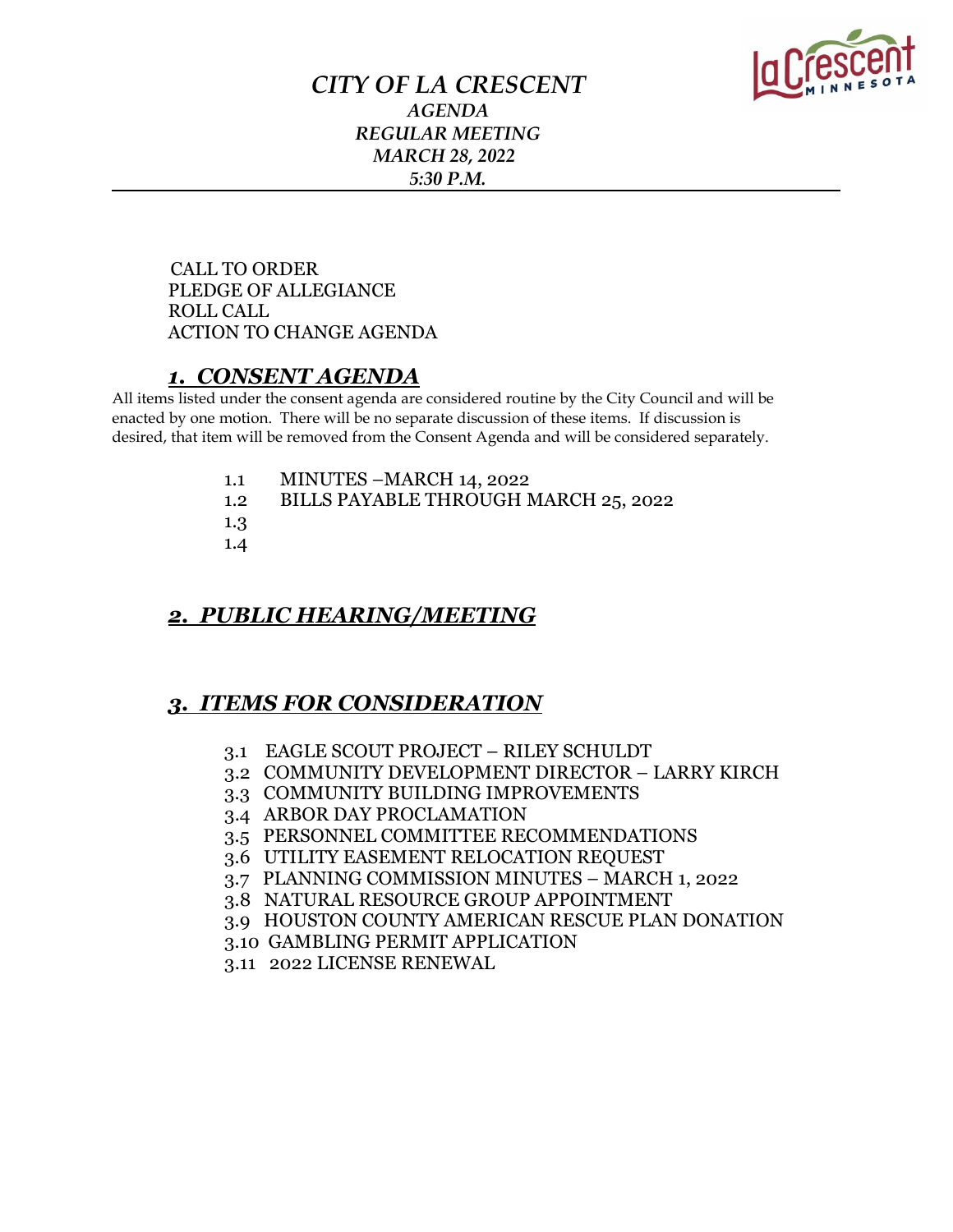

## *CITY OF LA CRESCENT AGENDA REGULAR MEETING MARCH 28, 2022 5:30 P.M.*

# *4. UNFINISHED BUSINESS*

4.1

## *5. MAYOR'S COMMENTS*

5.1

## **6. STAFF CORRESPONDENCE/COMMITTEE UPDATES**

 6.1 EXPLORE LA CROSSE 6.2 6.3

## *7. CORRESPONDENCE*

 7.1 7.2 7.3

 **8. HOUSTON COUNTY**  8.1

 *9. CHAMBER OF COMMERCE*  9.1

*10 ITEMS FOR NEXT AGENDA*

## *11. ADJOURNMENT*